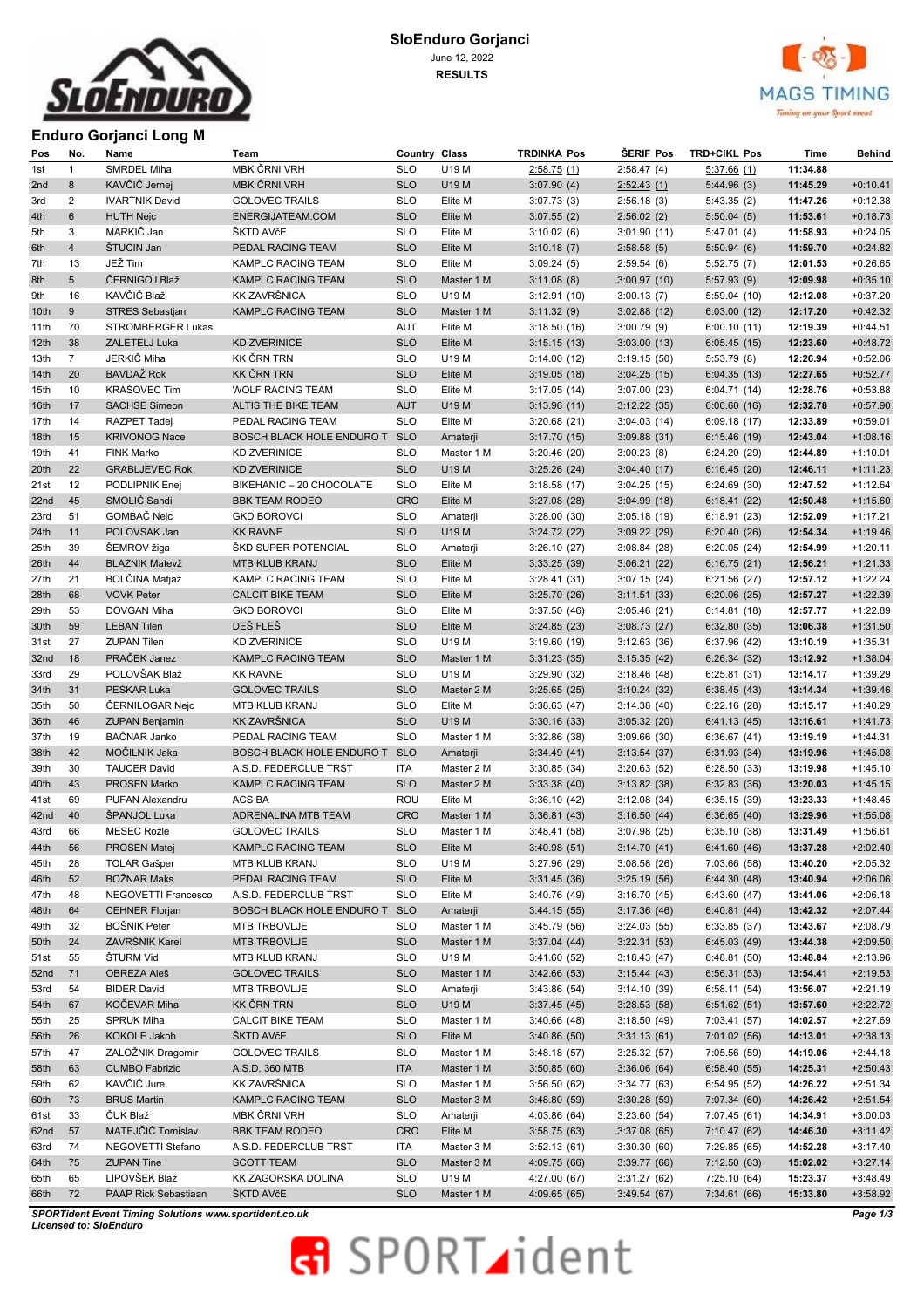

### **SloEnduro Gorjanci**  June 12, 2022

**RESULTS**



#### **Enduro Gorjanci Long M**

| Pos | No. | Name                 | Team           | Country Class |            | <b>TRDINKA Pos</b> | <b>SERIF Pos</b> | <b>TRD+CIKL Pos</b> | Time       | Behind |
|-----|-----|----------------------|----------------|---------------|------------|--------------------|------------------|---------------------|------------|--------|
|     | 49  | DEU Miha             | RAJD LJUBLJANA | SLC           | Master 1 M | 6:51.18(68)        |                  |                     | <b>DNF</b> |        |
|     |     | <b>KOLENC Patrik</b> | ŠKTD AVčE      | <b>SLC</b>    | Elite M    | 3:32.18(37)        | 3:19.16(51)      |                     | <b>DNF</b> |        |

#### **Enduro Gorjanci Short M**

| Pos  | No. | Name                     | Team                           | Country Class |              | <b>SERIF Pos</b> | <b>TRDINKA Pos</b> | <b>CIKLAMA Pos</b> | Time     | Behind     |
|------|-----|--------------------------|--------------------------------|---------------|--------------|------------------|--------------------|--------------------|----------|------------|
| 1st  | 86  | LORBER Jakob             | <b>KK ZAVRŠNICA</b>            | <b>SLO</b>    | U17 M        | 2:59.55(2)       | 3:10.00(1)         | 2:12.75(4)         | 8:22.30  |            |
| 2nd  | 91  | <b>STRUNA Maks</b>       | <b>KK ZAVRŠNICA</b>            | <b>SLO</b>    | <b>U17 M</b> | 2:59.87(3)       | 3:13.03(2)         | 2:12.25(3)         | 8:25.15  | $+0:02.85$ |
| 3rd  | 89  | TROŠT Patrik             | KAMPLC RACING TEAM             | <b>SLO</b>    | U17 M        | 2:58.93(1)       | 3:17.33(3)         | 2:09.00(1)         | 8:25.26  | $+0:02.96$ |
| 4th  | 120 | KALINŠEK Ažbe            | BIKEHANIC - 20 CHOCOLATE       | <b>SLO</b>    | U15 M        | 3:02.65(6)       | 3:18.53(4)         | 2:13.00(5)         | 8:34.18  | $+0:11.88$ |
| 5th  | 121 | FERJANČIČ Matija         | KAMPLC RACING TEAM             | <b>SLO</b>    | U15 M        | 3:05.95(10)      | 3:18.55(5)         | 2:17.75(10)        | 8:42.25  | $+0:19.95$ |
| 6th  | 88  | BABAČIČ Maj              | <b>CALCIT BIKE TEAM</b>        | <b>SLO</b>    | <b>U17 M</b> | 3:01.13(4)       | 3:24.48(8)         | 2:18.65(14)        | 8:44.26  | $+0:21.96$ |
| 7th  | 92  | ZAPUŠEK Gašper           | ENERGIJATEAM.COM               | <b>SLO</b>    | U17 M        | 3:02.63(5)       | 3:24.11(7)         | 2:17.85(11)        | 8:44.59  | $+0:22.29$ |
| 8th  | 87  | <b>KOJZEK Lovro</b>      | <b>KK RAVNE</b>                | <b>SLO</b>    | <b>U17 M</b> | 3:03.53(7)       | 3:31.05(15)        | 2:11.34(2)         | 8:45.92  | $+0:23.62$ |
| 9th  | 93  | <b>BROZNIĆ Antonio</b>   | ADRENALINA MTB TEAM            | CRO           | U17 M        | 3:10.13(13)      | 3:18.77(6)         | 2:18.56(12)        | 8:47.46  | $+0:25.16$ |
| 10th | 95  | <b>PIRIH Marsel</b>      | PEDAL RACING TEAM              | <b>SLO</b>    | <b>U17 M</b> | 3:06.21(11)      | 3:26.10(10)        | 2:18.60(13)        | 8:50.91  | $+0:28.61$ |
| 11th | 122 | LAHARNAR lan             | KAMPLC RACING TEAM             | <b>SLO</b>    | U15 M        | 3:03.58(8)       | 3:24.71(9)         | 2:28.75(28)        | 8:57.04  | $+0:34.74$ |
| 12th | 102 | KOFJAČ Anže              | RAJD LJUBLJANA                 | <b>SLO</b>    | <b>U17 M</b> | 3:07.75(12)      | 3:29.40(13)        | 2:22.51(18)        | 8:59.66  | $+0:37.36$ |
| 13th | 131 | TOMINŠEK Jaka            | <b>CALCIT BIKE TEAM</b>        | <b>SLO</b>    | U15 M        | 3:10.35(15)      | 3:30.72(14)        | 2:20.16(16)        | 9:01.23  | $+0:38.93$ |
| 14th | 90  | <b>BERLOT Vid</b>        | KK ZAVRŠNICA                   | <b>SLO</b>    | <b>U17 M</b> | 3:19.39(25)      | 3:27.05(11)        | 2:15.60(7)         | 9:02.04  | $+0:39.74$ |
| 15th | 97  | PROSENIK Van             | <b>GOLOVEC TRAILS</b>          | <b>SLO</b>    | U17 M        | 3:10.15(14)      | 3:34.71(19)        | 2:19.96(15)        | 9:04.82  | $+0:42.52$ |
| 16th | 125 | ŠTRUBELJ Izak            | BIKEHANIC - 20 CHOCOLATE       | <b>SLO</b>    | U15 M        | 3:21.58(28)      | 3:28.11(12)        | 2:15.37(6)         | 9:05.06  | $+0:42.76$ |
| 17th | 127 | ŽVEGLA Max               | BIKEHANIC - 20 CHOCOLATE       | <b>SLO</b>    | U15 M        | 3:04.09(9)       | 3:46.69(30)        | 2:16.00(8)         | 9:06.78  | $+0:44.48$ |
| 18th | 126 | <b>ANTLER Jurij</b>      | <b>KK ČRN TRN</b>              | <b>SLO</b>    | U15 M        | 3:21.23(27)      | 3:31.86(18)        | 2:16.86(9)         | 9:09.95  | $+0:47.65$ |
| 19th | 118 | BOGATAJ Aljaž            | <b>MTB KRANJ</b>               | <b>SLO</b>    | U17 M        | 3:11.52(17)      | 3:31.75(17)        | 2:28.10 (27)       | 9:11.37  | $+0:49.07$ |
| 20th | 128 | LAČEN Matija             | <b>KK ČRN TRN</b>              | <b>SLO</b>    | U15 M        | 3:18.87(24)      | 3:31.05(15)        | 2:23.95(22)        | 9:13.87  | $+0:51.57$ |
| 21st | 100 | PERŠAK Nik               | ENERGIJATEAM.COM               | <b>SLO</b>    | U17 M        | 3:11.75(18)      | 3:46.52(29)        | 2:23.55(20)        | 9:21.82  | $+0:59.52$ |
| 22nd | 106 | ŽNIDARIČ Nejc            | ENERGIJATEAM.COM               | <b>SLO</b>    | <b>U17 M</b> | 3:18.47(23)      |                    | 2:29.25(29)        | 9:23.62  | $+1:01.32$ |
|      | 109 | <b>OBLAK Maks</b>        | ŠD SUPERSNURF                  | <b>SLO</b>    | U17 M        |                  | 3:35.90(20)        |                    |          |            |
| 23rd |     |                          |                                |               |              | 3:23.42(33)      | 3:39.60(22)        | 2:20.64(17)        | 9:23.66  | $+1:01.36$ |
| 24th | 129 | <b>GRAČNER Tine</b>      | <b>GOLOVEC TRAILS</b>          | <b>SLO</b>    | U15 M        | 3:16.25(22)      | 3:45.92(27)        | 2:24.35(24)        | 9:26.52  | $+1:04.22$ |
| 25th | 113 | <b>BERNIK Lenart</b>     | <b>KD ZVERINICE</b>            | <b>SLO</b>    | U17 M        | 3:15.86(21)      | 3:48.77(33)        | 2:23.81(21)        | 9:28.44  | $+1:06.14$ |
| 26th | 119 | ŠKEDELJ An               | ŠPORTNO DRUŠTVO SVETI JURI SLO |               | <b>U17 M</b> | 3:11.13(16)      | 3:48.70(32)        | 2:34.70(36)        | 9:34.53  | $+1:12.23$ |
| 27th | 96  | TROŠT Nejc               | KAMPLC RACING TEAM             | <b>SLO</b>    | U17 M        | 3:31.25(39)      | 3:39.00(21)        | 2:24.29(23)        | 9:34.54  | $+1:12.24$ |
| 28th | 130 | PROSEN Aljaž             | KAMPLC RACING TEAM             | <b>SLO</b>    | U15 M        | 3:13.02(19)      | 3:51.25(35)        | 2:35.40(37)        | 9:39.67  | $+1:17.37$ |
| 29th | 110 | <b>MILAR Martin Mark</b> | RAJD LJUBLJANA                 | <b>SLO</b>    | U17 M        | 3:31.02(38)      | 3:45.85(26)        | 2:23.50(19)        | 9:40.37  | $+1:18.07$ |
| 30th | 124 | <b>TABAJ Loris</b>       | KAMPLC RACING TEAM             | <b>SLO</b>    | U15 M        | 3:31.53(40)      | 3:46.40(28)        | 2:24.80(25)        | 9:42.73  | $+1:20.43$ |
| 31st | 134 | <b>RESMAN Florjan</b>    | KK ZAVRŠNICA                   | <b>SLO</b>    | U15 M        | 3:14.98(20)      | 3:45.55(25)        | 2:42.75 (45)       | 9:43.28  | $+1:20.98$ |
| 32nd | 135 | <b>STRUGA Bor</b>        | <b>GOLOVEC TRAILS</b>          | <b>SLO</b>    | U15 M        | 3:20.43(26)      | 3:56.08(39)        | 2:26.94(26)        | 9:43.45  | $+1:21.15$ |
| 33rd | 105 | CERNIGOJ Jacopo          | A.S.D 360 MTB                  | <b>ITA</b>    | U17 M        | 3:24.24(35)      | 3:51.96(36)        | 2:29.54(30)        | 9:45.74  | $+1:23.44$ |
| 34th | 98  | PETRE Jaka               | ENERGIJATEAM.COM               | <b>SLO</b>    | <b>U17 M</b> | 3:22.37(30)      | 3:49.75(34)        | 2:35.45(38)        | 9:47.57  | $+1:25.27$ |
| 35th | 104 | VAJNHANDL Urban          | DGK POHORJE - SPANK TEAM       | <b>SLO</b>    | U17 M        | 3:22.71(32)      | 3:57.63(41)        | 2:30.69(32)        | 9:51.03  | $+1:28.73$ |
| 36th | 139 | HOČEVAR Maj              | <b>KK ZAVRŠNICA</b>            | <b>SLO</b>    | U15 M        | 3:21.62(29)      | 3:58.26(42)        | 2:33.11(35)        | 9:52.99  | $+1:30.69$ |
| 37th | 111 | <b>CURK Kevin</b>        | <b>KK ČRN TRN</b>              | <b>SLO</b>    | U17 M        | 3:32.24(41)      | 3:53.79 (37)       | 2:31.55(33)        | 9:57.58  | $+1:35.28$ |
| 38th | 145 | ŽUPAN Martin             | RAJD LJUBLJANA                 | <b>SLO</b>    | U15 M        | 3:36.49(44)      | 3:47.13(31)        | 2:35.90(39)        | 9:59.52  | $+1:37.22$ |
| 39th | 101 | TRISTAN Šaša             | <b>GOLOVEC TRAILS</b>          | <b>SLO</b>    | U17 M        | 3:33.77(42)      | 3:44.98(24)        | 2:42.60(44)        | 10:01.35 | $+1:39.05$ |
| 40th | 142 | LIČEN Anže               | <b>KK ČRN TRN</b>              | <b>SLO</b>    | U15 M        | 3:28.53(37)      | 3:56.96(40)        | 2:36.96(41)        | 10:02.45 | $+1:40.15$ |
| 41st | 133 | PODVORNIK Sven           | DGK POHORJE - SPANK TEAM       | <b>SLO</b>    | U15 M        | 3:24.10(34)      | 3:53.90(38)        | 2:47.94 (50)       | 10:05.94 | $+1:43.64$ |
| 42nd | 103 | HVALIČ Anej              | <b>KK ČRN TRN</b>              | <b>SLO</b>    | <b>U17 M</b> | 4:05.30 (58)     | 3:44.09(23)        | 2:32.06(34)        | 10:21.45 | $+1:59.15$ |
| 43rd | 137 | <b>BUČAN Filip</b>       | KK ČRN TRN                     | <b>SLO</b>    | U15 M        | 3:22.65(31)      | 4:15.20(45)        | 2:46.85(48)        | 10:24.70 | $+2:02.40$ |
| 44th | 140 | ŠAV Aljaž                | CALCIT BIKE TEAM               | <b>SLO</b>    | U15 M        | 3:41.38(45)      | 4:19.86 (48)       | 2:38.55(43)        | 10:39.79 | $+2:17.49$ |
| 45th | 143 | <b>BAJT Jurij</b>        | <b>GOLOVEC TRAILS</b>          | <b>SLO</b>    | U15 M        | 3:34.81(43)      | 4:28.00 (50)       | 2:38.50(42)        | 10:41.31 | $+2:19.01$ |
| 46th | 112 | JURIČ Aljoša             | MTB TRAIL CENTER KOČEVJE       | <b>SLO</b>    | U17 M        | 3:24.94(36)      | 3:58.71(43)        | 3:21.10(57)        | 10:44.75 | $+2:22.45$ |
| 47th | 108 | JAZBAR Maxim             | <b>KK ČRN TRN</b>              | <b>SLO</b>    | U17 M        | 3:55.83(54)      | 4:16.06 (46)       | 2:36.10(40)        | 10:47.99 | $+2:25.69$ |
| 48th | 107 | ŠIRCA Nejc               | <b>KK ČRN TRN</b>              | <b>SLO</b>    | U17 M        | 3:51.54(51)      | 4:19.84(47)        | 2:44.51(46)        | 10:55.89 | $+2:33.59$ |
| 49th | 114 | SAGADIN Tomaž            | <b>GOLOVEC TRAILS</b>          | <b>SLO</b>    | U17 M        | 3:55.75(53)      | 4:10.00 (44)       | 2:51.96 (52)       | 10:57.71 | $+2:35.41$ |
| 50th | 138 | <b>GRUDEN Nik</b>        | <b>KK ČRN TRN</b>              | <b>SLO</b>    | U15 M        | 3:46.81(47)      | 4:31.75(51)        | 2:47.06 (49)       | 11:05.62 | $+2:43.32$ |
| 51st | 147 | PIŠOT Izak               | KAMPLC RACING TEAM             | <b>SLO</b>    | U15 M        | 3:50.44(49)      | 4:32.52 (52)       | 2:54.35(53)        | 11:17.31 | $+2:55.01$ |
| 52nd | 148 | NAGODE Mark              | <b>GOLOVEC TRAILS</b>          | <b>SLO</b>    | U15 M        | 3:56.57(56)      | 4:34.59(53)        | 3:05.86(55)        | 11:37.02 | $+3:14.72$ |
| 53rd | 144 | STRAŽAR Anže             | RAJD LJUBLJANA                 | <b>SLO</b>    | U15 M        | 3:51.38(50)      | 4:27.10 (49)       | 3:22.30 (59)       | 11:40.78 | $+3:18.48$ |
| 54th | 141 | <b>KRALJ Jakob</b>       | KAMPLC RACING TEAM             | <b>SLO</b>    | U15 M        | 3:47.00(48)      | 4:57.05(54)        | 3:03.36(54)        | 11:47.41 | $+3:25.11$ |
| 55th | 136 | MARGON Izak              | KAMPLC RACING TEAM             | <b>SLO</b>    | U15 M        | 3:44.68(46)      | 5:19.50 (56)       | 2:46.46 (47)       | 11:50.64 | $+3:28.34$ |
| 56th | 146 | <b>FURLAN Tinej</b>      | <b>KK ČRN TRN</b>              | <b>SLO</b>    | U15 M        | 3:56.28(55)      | 5:00.60(55)        | 3:21.85(58)        | 12:18.73 | $+3:56.43$ |
| 57th | 149 | RAVALICO Simone          | A.S.D 360 MTB                  | ITA           | U15 M        | 3:57.17(57)      | 5:41.29 (57)       | 2:50.45(51)        | 12:28.91 | $+4:06.61$ |
| 58th | 117 | GOLOB Črtomir            | RAJD LJUBLJANA                 | <b>SLO</b>    | U17 M        | 5:11.60(61)      | 5:51.79 (58)       | 3:25.36(60)        | 14:28.75 | $+6:06.45$ |
| 59th | 115 | COSTANZO Davide          | A.S.D. 360 MTB                 | ITA           | U17 M        | 4:07.78 (59)     | 9:14.18(59)        | 3:08.27(56)        | 16:30.23 | $+8:07.93$ |
|      |     |                          |                                |               |              |                  |                    |                    |          |            |

*SPORTident Event Timing Solutions www.sportident.co.uk Licensed to: SloEnduro*

# **R** SPORTident